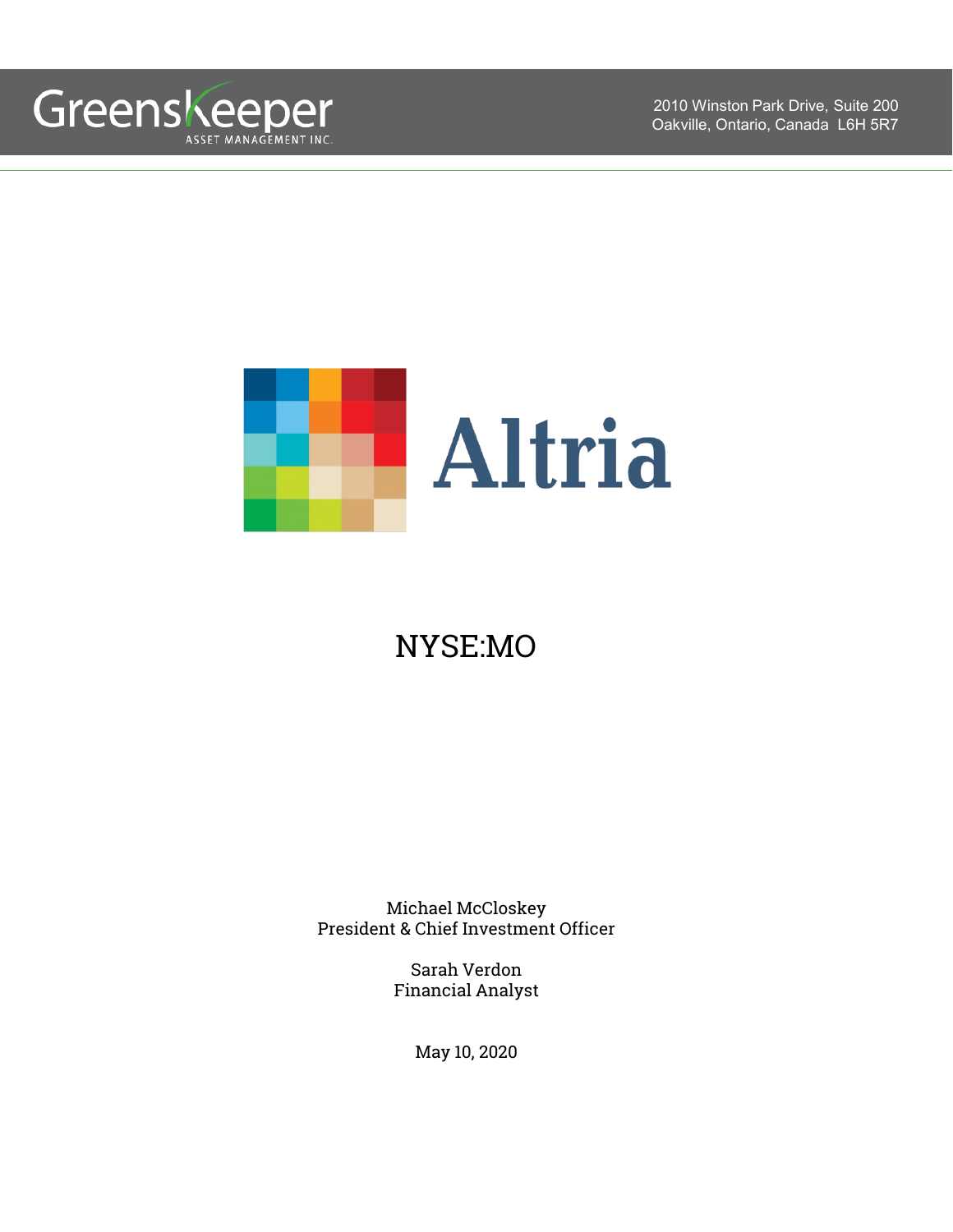

Note: All dollar figures are \$US unless stated otherwise.

#### **Introduction**

Altria Group Inc. ("Altria" or "MO") is the largest producer of tobacco products in the United States and one of the largest tobacco companies in the world. The company was formed as part of the split of the US and international Philip Morris tobacco businesses in 2008. As a result of the separation, Altria's business activities are confined to the US market. The company is headquartered in Richmond, Virginia and its stock is listed on the NYSE (MO).

Altria's reportable segments are smokeable products, oral tobacco products (formerly called smokeless products) and wine. Through its subsidiaries Philip Morris USA (PM USA), U.S. Smokeless Tobacco Company (USSTC), John Middleton, Nat Sherman, and Helix, Altria offers various tobacco products in the premium and value segments. PM USA is the leading cigarette producer in the United States, with Marlboro its flagship brand. USSTC is the leading producer of moist smokeless tobacco (MST) products. Altria also produces and distributes wine through its Chateau Ste. Michelle subsidiary. Altria currently holds large minority stakes in Anheuser-Busch InBev – a.k.a AB InBev (10.1%), JUUL Labs (35%) and Cronos Group (45%).

## **Altria's Enhanced Business Platform**



**Disclosure: Certain accounts managed by GreensKeeper Asset Management Inc. may own shares of Altria and other securities mentioned in this report.** 2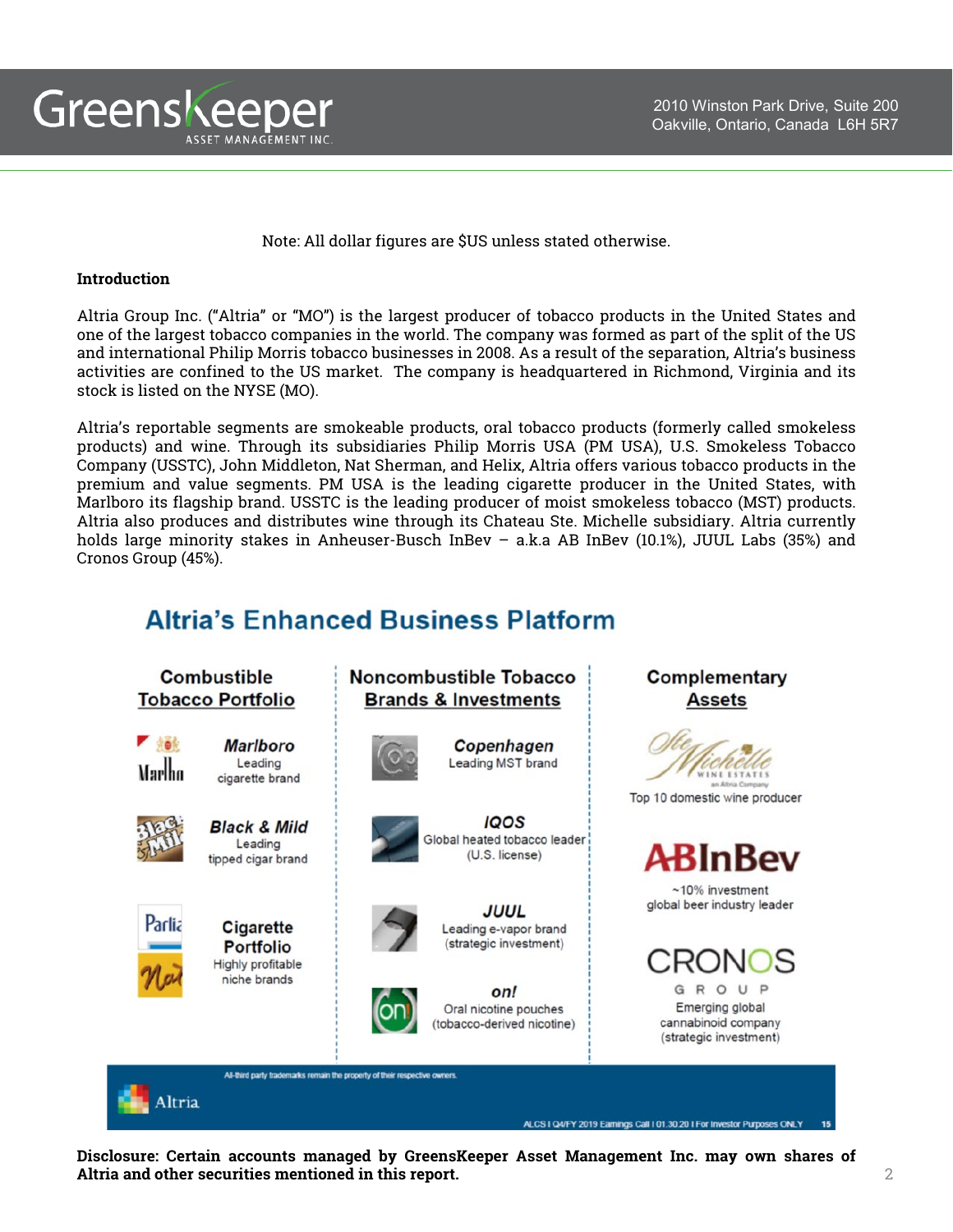

#### **The US Tobacco Market**

The US tobacco industry is dominated by a handful of major players of which Altria is the clear leader. Industry estimates place Altria's US market share at approximately 50% and Reynolds American at 35%. The ability of tobacco companies to maintain market share depends on quality of product, innovation, price and brand reputation.

Due to the addictive nature of tobacco products and their adverse health impacts, the US government continues to take an active role in managing tobacco products via regulation, bans and other restrictions. The most recent regulatory changes to the US market include increasing the minimum age to legally purchase tobacco products to 21 and requiring packaging to more clearly define health risks. Recent increases in tobacco use by youths have also led the US Food and Drug Administration (FDA) to introduce a comprehensive regulatory plan for e-vapor products.

Tobacco consumers have historically demonstrated habitual consumption and brand loyalty. Due to the highly addictive nature of nicotine, studies show that consumers are more likely to change their method of consuming nicotine — leading to cross-category switching — rather then quitting outright.

In recent years, consumer behavior has changed due to increasing health concerns and product innovation. Consumers have been more willing to try new nicotine alternatives (e.g. vaping or ecigarettes) that claim to reduce health risks associated with smokeable products. This recent consumer shift may continue and lead to disruption of traditional combustible tobacco products.

Price is another important factor for many tobacco consumers. Economic uncertainty and price increases can deter consumers from purchasing tobacco products. A 10% increase in price causes a 4% decrease in purchase volume due to price elasticity. Price increases  $-$  a common practice in the industry  $-$  have led some customers to downgrade to value brands or quit entirely.

#### **Investment Thesis**

In its Smokeable Products segment, Altria produces premium and discount cigarettes and cigars. Cigarettes make up 98% of segment revenue by volume. Marlboro is the company's flagship product representing 85% of segment volume and possessing a 43% category market share in the US. The Smokeable Products segment is characterized by declining cigarette volumes, annual price increases and high and expanding margins.

In its Oral Tobacco Products segment, Altria once again owns a portfolio of leading brands spanning products such as moist smokeless tobacco (MST), snus and oral nicotine pouches. The segment is characterized by stable volumes, increasing prices and high and expanding margins. The category is generally more stable than the Smokeable Products segment due to reduced competition and fewer health concerns.

We prefer to value Altria's major investments (AB InBev, JUUL and Cronos) separately from the company's core business of smokeable and oral tobacco products.

We define Altria's core earnings as Operating Income (EBIT) from the Smokeable products and Oral Tobacco Products segments less interest expense and income taxes. Despite the rise of vaping, over the past five years, Altria has grown its core earnings at a compounded rate of 12.6%. The table below summaries our analysis for the periods 2014-2019 and LTM as of Q1 2020.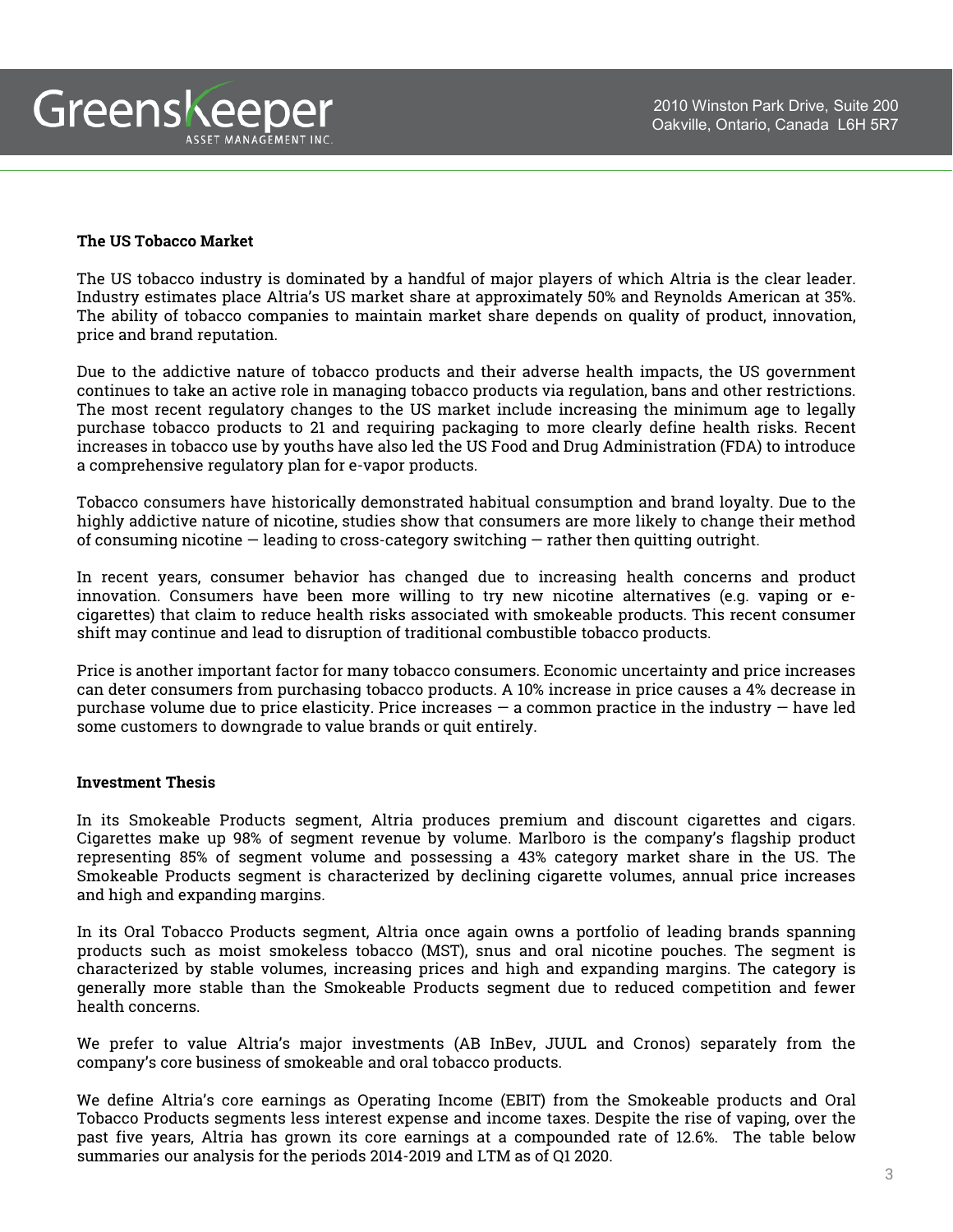|                                                                   | 2014            | 2015             | 2016            | 2017             | 2018             | 2019              | LTM              |
|-------------------------------------------------------------------|-----------------|------------------|-----------------|------------------|------------------|-------------------|------------------|
| <b>Gross Revenue</b>                                              | 24,522.0        | 25,434.0         | 25.744.0        | 25,576.0         | 25,364.0         | 25,110.0          | 25,841.0         |
| Excise Tax incl. in sales                                         | 6,577.0         | 6,580.0          | 6,407.0         | 6,082.0          | 5,737.0          | 5.314.0           | 5,388.0          |
|                                                                   |                 |                  |                 |                  |                  |                   |                  |
| Revenue (net of Excise tax)                                       | 17,945.0        | 18,854.0         | 19,337.0        | 19,494.0         | 19,627.0         | 19,796.0          | 20,453.0         |
| <b>COGS</b>                                                       | 7,785.0         | 7.740.0          | 7,746.0         | 7,531.0          | 7.373.0          | 7,085.0           | 7,286.0          |
| <b>Gross Profit</b>                                               | 10,160.0        | 11,114.0         | 11,591.0        | 11,963.0         | 12,254.0         | 12,711.0          | 13,167.0         |
|                                                                   |                 |                  |                 |                  |                  |                   |                  |
| SG&A                                                              | 2,539.0         | 2,708.0          | 2,650.0         | 2,338.0          | 2,756.0          | 2,226.0           | 2,230.0          |
| Asset Impairment & Exit Costs                                     | (1.0)           | 4.0              | 179.0           | 32.0             | 383.0            | 159.0             | 119.0            |
| <b>EBIT</b>                                                       | 7,622.0         | 8,402.0          | 8,762.0         | 9,593.0          | 9,115.0          | 10,326.0          | 10,818.0         |
| Adjustments                                                       | 20.0<br>7,642.0 | 21.0             | 21.0<br>8,783.0 | 21.0             | 38.0             | 44.0              | 55.0             |
| Adj. EBIT                                                         | 808.0           | 8,423.0<br>817.0 | 747.0           | 9,614.0<br>705.0 | 9,153.0<br>665.0 | 10,370.0          | 10,873.0         |
| Net Interest Expense<br>Net periodic benefit cost                 |                 |                  |                 | 37.0             | (34.0)           | 1,280.0<br>(37.0) | 1,171.0<br>(9.0) |
| <b>EBT</b>                                                        | 6,834.0         | 7,606.0          | 8,036.0         | 8,872.0          | 8,522.0          | 9,127.0           | 9,711.0          |
| Income Tax                                                        | 2,704.0         | 2,835.0          | 2,812.6         | 2,972.1          | 2.374.0          | 2.064.0           | 2,227.0          |
| Operating Net Income                                              | 4.130.0         | 4,771.0          | 5,223.4         | 5,899.9          | 6,148.0          | 7,063.0           | 7,484.0          |
|                                                                   |                 |                  |                 |                  |                  |                   |                  |
| Shares o/s (f.d.)                                                 | 1,978.0         | 1,961.0          | 1,952.0         | 1,921.0          | 1,888.0          | 1,869.0           | 1,865.0          |
| <b>Operating EPS</b>                                              | \$2.09          | \$2.43           | \$2.68          | \$3.07           | \$3.26           | \$3.78            | S4.01            |
|                                                                   |                 |                  |                 |                  |                  |                   |                  |
| Dividends per share                                               | \$2.00          | \$2.17           | \$2.35          | \$2.54           | \$3.00           | \$3.28            | \$3.32           |
| Dividend Payout Ratio (on core earnings)                          | 96%             | 89%              | 88%             | 83%              | 92%              | 87%               | 83%              |
| Dividend Payout Ratio (incl. SAB/ABI dividends)                   | 86%             | 82%              | 77%             | 70%              | 84%              | 83%               | 81%              |
|                                                                   |                 |                  |                 |                  |                  |                   |                  |
| <b>Effective Tax Rate</b>                                         | 40%             | 37%              | 35%             | 34%              | 28%              | 23%               | 23%              |
|                                                                   |                 |                  |                 |                  |                  |                   |                  |
| Operating EPS *                                                   | \$2.09          | \$2.43           | \$2.68          | \$3.07           | \$3.26           | \$3.78            | \$4.01           |
| Owner EPS ex- SAB/ABI dividends *                                 | \$2.10          | \$2.40           | \$2.67          | \$3.19           | \$3.23           | \$3.74            | \$4.00           |
| Dividends received from SAB/ABI (per MO share)                    | \$0.23          | \$0.25           | \$0.37          | \$0.42           | \$0.35           | \$0.21            | \$0.10           |
| Owner EPS + Dividends                                             | \$2.33          | \$2.65           | \$3.04          | \$3.61           | \$3.58           | \$3.96            | \$4.10           |
|                                                                   |                 |                  |                 |                  |                  |                   |                  |
| Management's Adjusted EPS                                         | \$2.57          | \$2.80           | \$3.03          | \$3.39           | \$3.99           | \$4.22            | \$4.39           |
|                                                                   |                 |                  |                 |                  |                  |                   |                  |
| Owner Earnings <sup>*</sup>                                       | 4,609.0         | 5,205.0          | 5,948.8         | 6,940.0          | 6,756.0          | 7,395.0           | 7,463.0          |
| Owner EPS <sup>*</sup>                                            | \$2.33          | \$2.65           | \$3.05          | \$3.61           | \$3.58           | \$3.96            | \$4.00           |
|                                                                   |                 |                  |                 |                  | 6,099.0          | 6,999.0           |                  |
| Owner Earnings ex-ABI dividend *<br>Owner EPS - ex ABI dividend * | 4,153.0         | 4,710.0          | 5,209.8         | 6,134.0          |                  | \$3.74            | 7,463.0          |
|                                                                   | \$2.10          | \$2.40           | \$2.67          | \$3.19           | \$3.23           |                   | \$4.00           |
| * Per GreensKeeper and company reports                            |                 |                  |                 |                  |                  |                   |                  |
|                                                                   |                 |                  |                 |                  |                  |                   |                  |
| 1998 Master Settlement AMT in COGS                                | 4,600.0         | 4,500.0          | 4,600.0         | 4,500.0          | 4,200.0          | 4,200.0           |                  |
| COGS ex- 1998 Master Settlement                                   | 3,185.0         | 3,240.0          | 3,146.0         | 3,031.0          | 3,173.0          | 2,885.0           |                  |
| <b>Stated Gross Margin</b>                                        | 57%             | 59%              | 60%             | 61%              | 62%              | 64%               |                  |
| Adjusted Gross Margin                                             | 82%             | 83%              | 84%             | 84%              | 84%              | 85%               |                  |

The only adjustments we made to Altria's stated (US GAAP) figures were to add back the minor annual amortization of intangibles and net periodic benefit cost adjustment and to normalize the income tax rate for 2016 and 2017. We also ignore the wine segment as its financial contribution is immaterial (the segment represents a small percentage of revenue and achieves a breakeven contribution).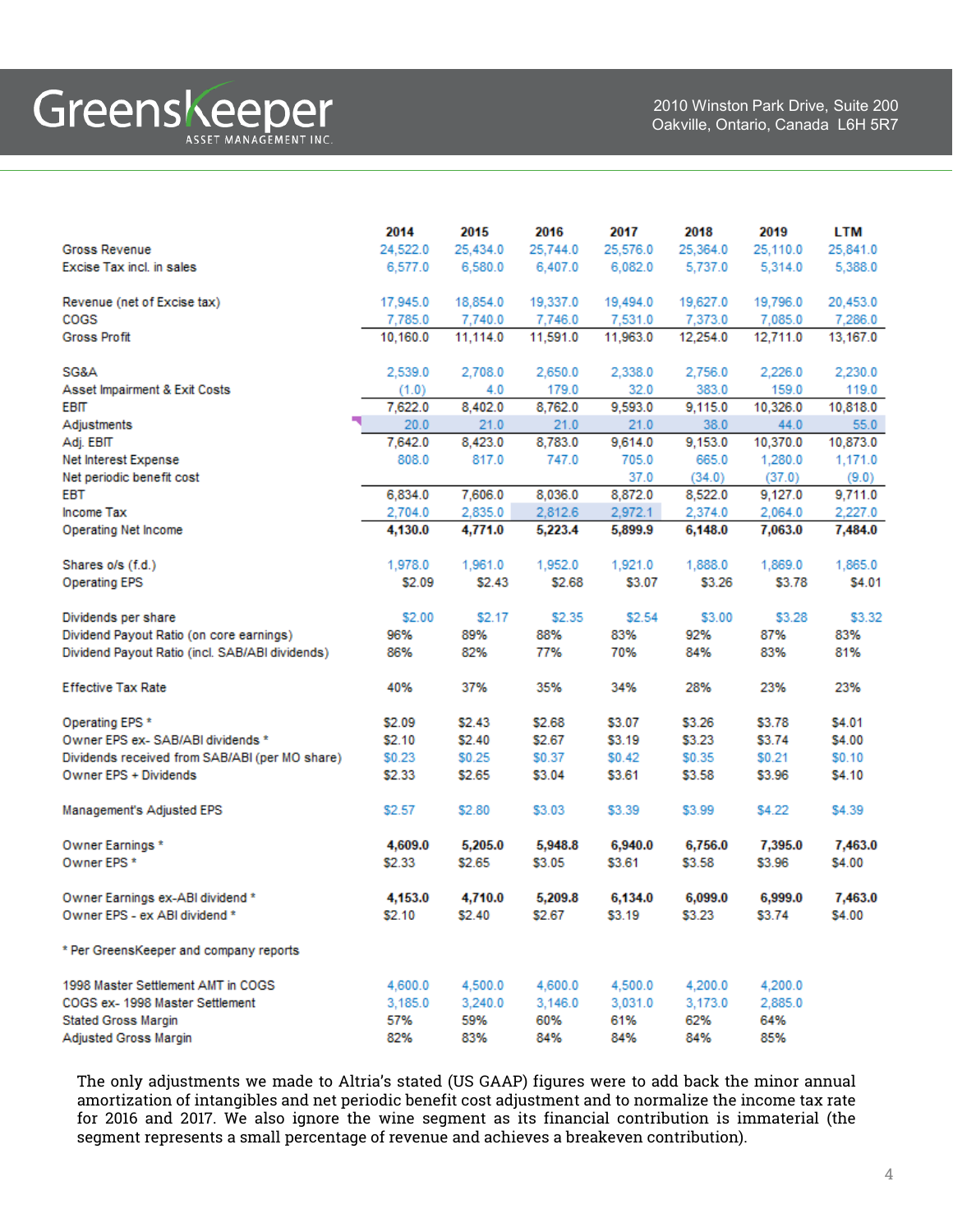Management typically guides analysts and the market to an "adjusted EPS" figure which includes the contribution from AB InBev and backs out restructuring and other charges. We present the management Adjusted EPS figure in the table above for reference. But given the recurring nature of restructuring and other expenses we view them as true expenses that should be deducted to derive a more accurate view of the profitability of the core business.

As a check on our core EPS calculations, we also calculated the Owner Earnings for each year during the period using similar methodology. Our results under both methods were consistent.

Altria has compounded its Core EPS and Owner EPS at approximately 12.6% over this period. We would also highlight that Core EPS and Owner EPS were both sufficient each year to cover the company's dividend payments without relying on any dividend receipts from SABMiller /AB InBev.

#### **Key Value Drivers**

Greenskeeper

ASSET MANAGEMENT INC

In our experience, many investment theses turn on just a few key variables that truly matter. We believe that Altria is no exception. The crux of our investment case for Altria rests on future volume decline rates for smokeable products and Altria's continued ability to raise prices to offset that decline. The bear case for MO seems to rest on the argument that the growth of e-vapor and e-cigarettes will permanently impair Altria's smokeables business and accelerate the historical rate of secular decline.

The health risks associated with cigarettes have been known for decades, yet the industry continues to not only survive, but thrive. Decline rates vary year to year but over the long-term, appear to be in the mid-to-low-single-digit range. Altria management has recently commented that they expect US cigarette industry volumes to decline annually at a rate of 4-6% going forward.



### A large and resilient cigarette category

Altria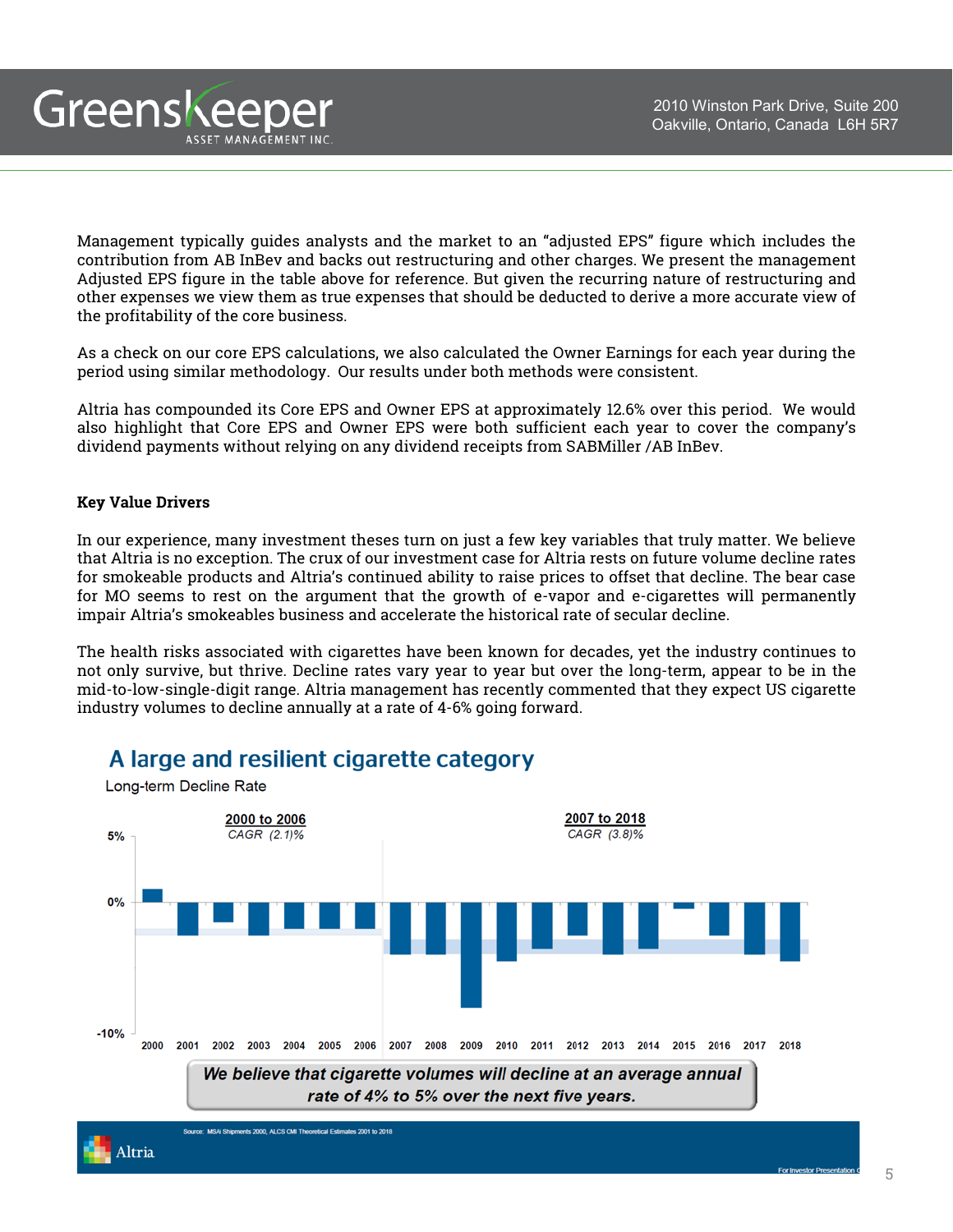The large 9.2% decline in 2009 in the above chart stands out and led us to investigate further. Our analysis revealed that it was partially due to the economic impacts of the Great Recession. However, it was also exacerbated by the massive April 2009 increase in the Federal Excise Tax on cigarettes (from \$0.39 per pack to \$1.01 per pack or an increase of 159%) imposed by the Obama Administration.





Source: 2019 Altria Q4 conference call slides

Greenskeeper

ASSET MANAGEMENT INC

Our view is that the present decline rate remains steady at around 5% which is consistent with management's forecast. The recent uptick in the rate from prior periods has been attributed to the rise of e-vapor products and is discussed further below.

#### **Pricing**

Declining cigarette volumes have been a feature of the US market since 1981. Despite that relentless headwind, the tobacco industry has continued to deliver exceptional shareholder returns.

The business strategy to manage the secular decline is straightforward. Altria's long-term growth algorithm relies on implementing price increases several times a year to offset lost volume. The quantum of the price increases are tweaked based on experienced volume declines. In the latest earnings conference call, the company's CEO referred to their "continued use of revenue growth management". Price elasticity has remained steady for decades and so the company uses its pricing power as needed to offset the volume declines as they occur.

"So we don't go into the year with <sup>a</sup> pricing plan and just stick to it. We evaluate that as we progress through the year. But we certainly feel very confident about the tools we have available and now supported by the advanced analytics."

CEO William Gifford – Q1 2020 Earnings Call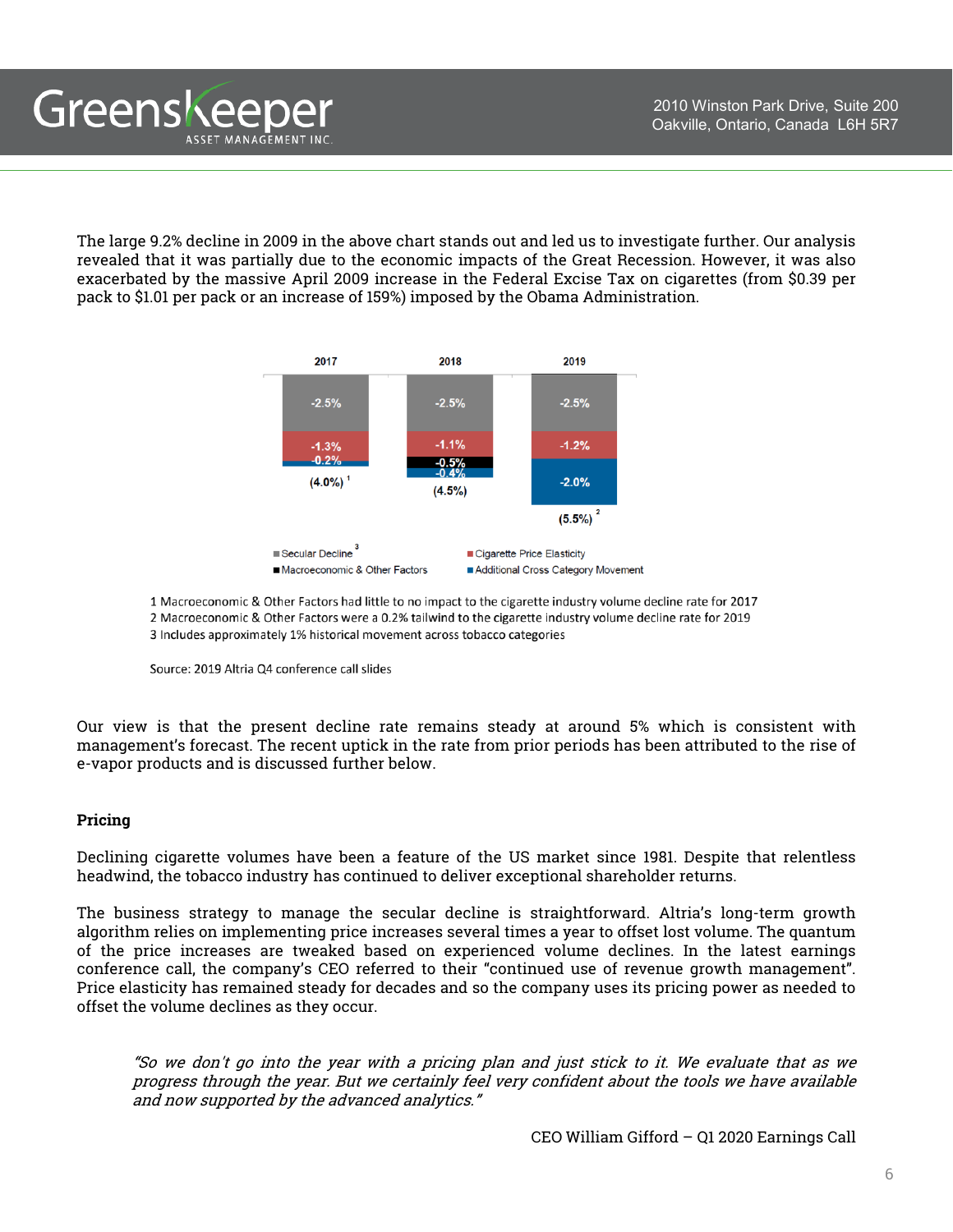YTD pricing is up approximately 7.6%, well above the historical average of +5.5%. MO management estimates that price elasticity has contributed 1.1 pts to the decline rate over the last year



Source: <https://twitter.com/ChrisPavese/status/1169707375202373633>

Greenskeep

ASSET MANAGEMENT INC

Due to price elasticity, management uses price increases as sparingly as possible in order to achieve their financial objectives. The fixed nature of a large portion of the federal excise taxes blunts the impact of wholesale price increases on consumer retail prices.

Altria's pricing power comes from the strength of its brands  $-$  especially the iconic Marlboro brand  $$ and the oligopolistic structure of the industry. Increasing prices and lower product volumes leads to continued margin expansion over time. The company's revenues generally grow at a low-to-mid-single digit annual rates.

Regulations now essentially prohibit advertising which make it nearly impossible for new entrants to enter the market, further widening Altria's moat. $^{(1)}$  Standardized packaging and advertising restrictions also thwart new brand creation which benefits the incumbents. In additional to creating barriers to entry and reinforcing pricing power, these regulations also lower marketing costs for manufacturers.

Declining volumes and lowered advertising costs lead to lower operating expenses. Altria has continued to consolidate its manufacturing facilities over the years and trimmed its employee workforce thereby lowering operating costs. These moves have further increased operating margins. Over the past 20 years, pricing actions and reduced operating costs have driven operating margins from 25% to over 55%. They continue to increase.

 $^{(1)}$  The 1998 Net Master Settlement has also been criticized for creating additional barriers to entry and locking in the market position of the current oligopoly. See e.g. A Tobacco Cartel Is Born, Paid For by Smokers, The Wall Street Journal, May 1, 2000.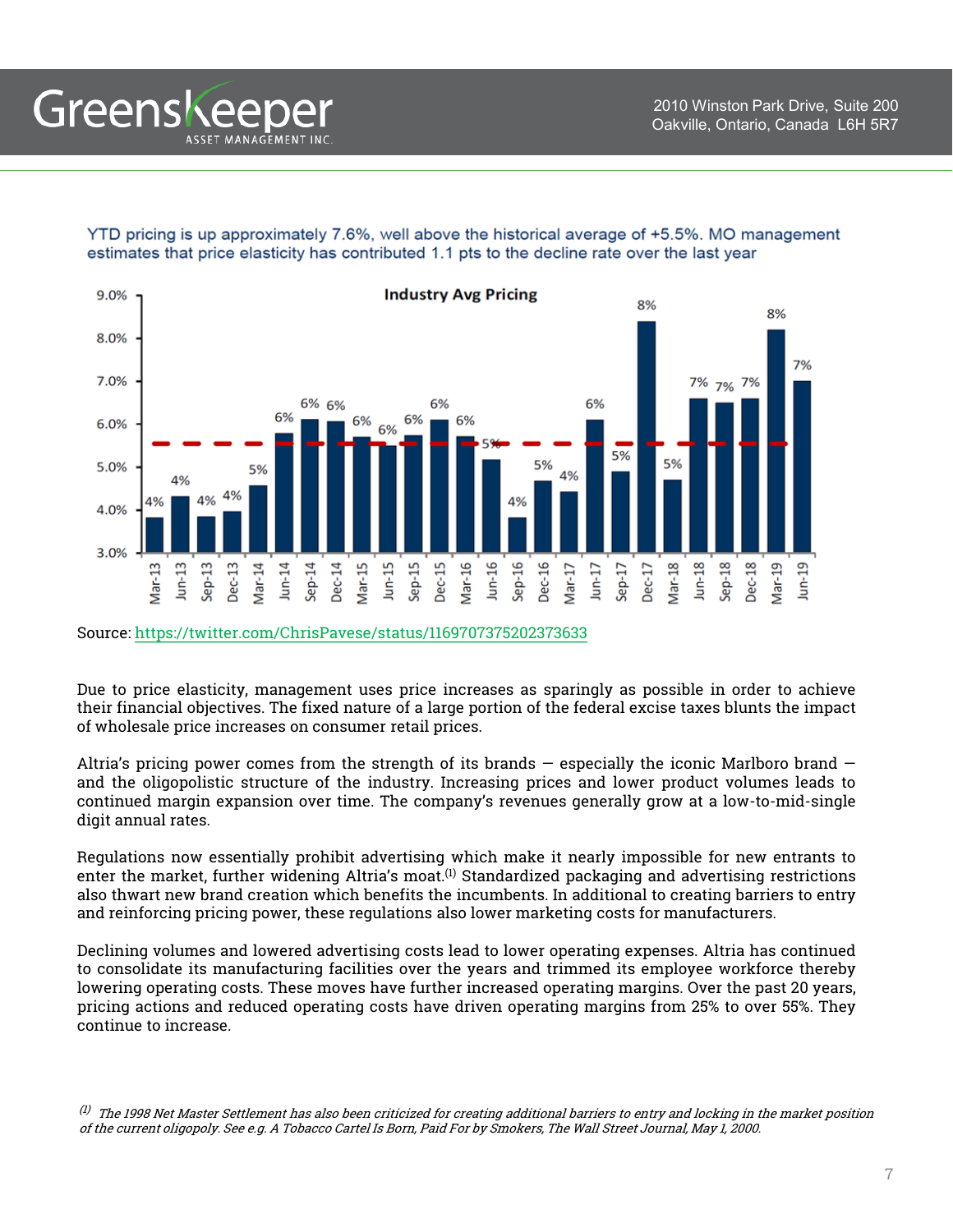We modeled the future price of a pack of Marlboros in the US a decade from today under the following assumptions:

• Annual volume declines of 5% in 2020 and 2022-2030

Greenskeeper

ASSET MANAGEMENT INC.

- A more severe volume decline of 7% in 2021 due to COVID and its impact on the economy and market share losses due to down trading
- Targeting a 1% annual revenue increase in this segment

The result: the average retail price of a pack of Marlboros would go from \$7.68 to \$14.47 in the next decade with an annual increase of approximately 6.3%. We believe that this is manageable and unlikely to disrupt the company's long-term growth algorithm. In fact, many developed economies already have higher per-pack pricing due to higher excise taxes. We suspect that American values of liberty and individual freedoms should continue to result in modest excise taxes relative to other countries.

| Price - 20 Pack (Marlboro) |         |  |  |  |  |  |
|----------------------------|---------|--|--|--|--|--|
|                            |         |  |  |  |  |  |
| Australia                  | \$20.90 |  |  |  |  |  |
| New Zealand                | \$18.36 |  |  |  |  |  |
| Ireland                    | \$14.10 |  |  |  |  |  |
| <b>United Kingdom</b>      | \$13.63 |  |  |  |  |  |
| Norway                     | \$11.96 |  |  |  |  |  |
| France                     | \$10.84 |  |  |  |  |  |
| Canada                     | \$10.76 |  |  |  |  |  |
| Israel                     | \$9.96  |  |  |  |  |  |
| Iceland                    | \$9.91  |  |  |  |  |  |
| Singapore                  | \$9.91  |  |  |  |  |  |
| Switzerland                | \$8.74  |  |  |  |  |  |
| Finland                    | \$8.30  |  |  |  |  |  |
| <b>United States</b>       | S8.00   |  |  |  |  |  |

Source: [https://www.numbeo.com/cost-of-living/prices\\_by\\_country.jsp?displayCurrency=USD&itemId=17](https://www.numbeo.com/cost-of-living/prices_by_country.jsp?displayCurrency=USD&itemId=17)

#### **Oral Tobacco Products**

While Altria's cigarette brand lineup is unmatched, its oral tobacco brands are equally as impressive. Altria owns the Copenhagen and Skoal brands and has a broad product lineup with a 50.4% share of the US market. In 2019 the company also purchased an 80% interest in the on! nicotine pouch brand.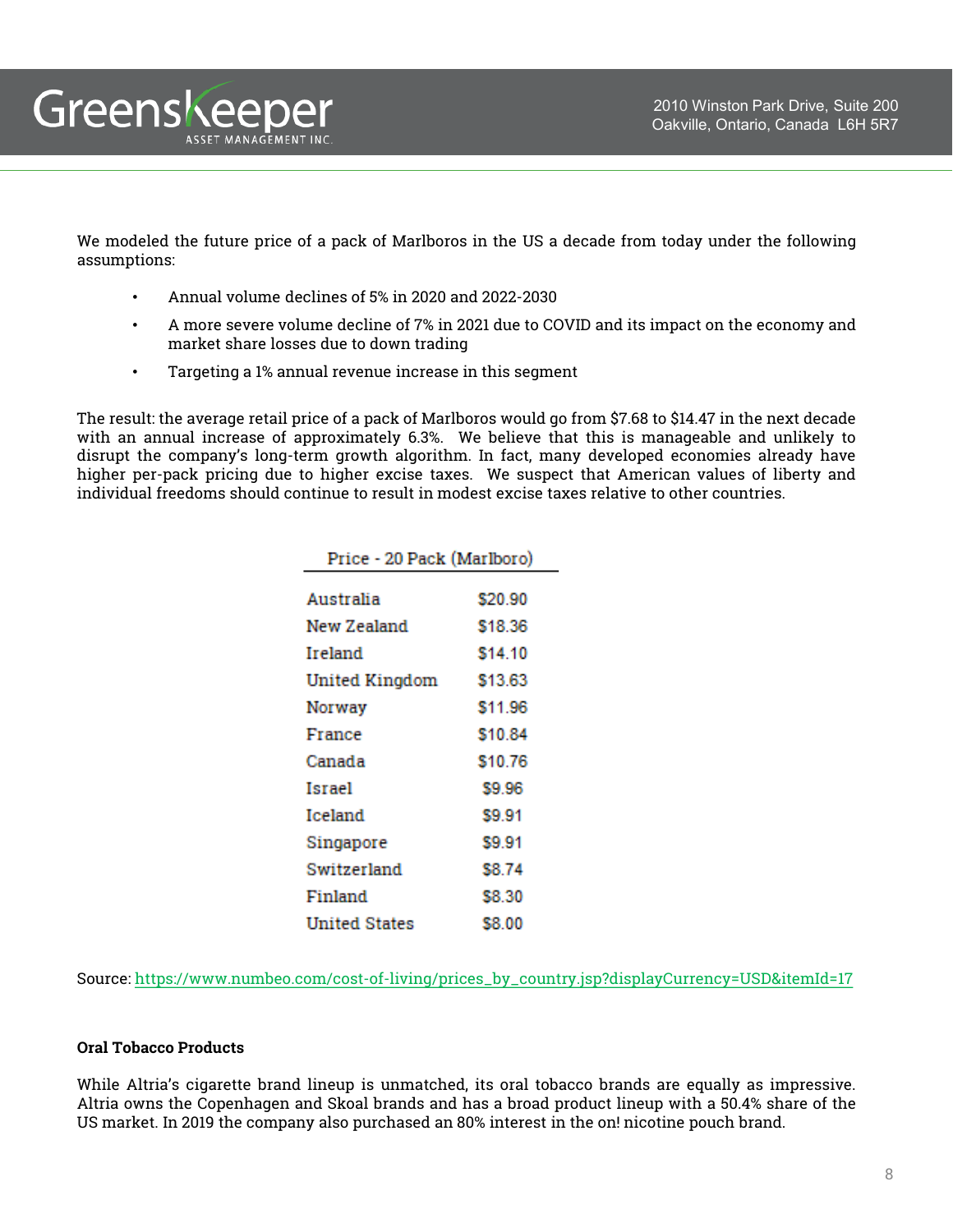## **Our Unmatched Oral Tobacco Portfolio**



Altria's Oral Tobacco Products segment revenues have been growing at a mid-single-digit rate. Stable volumes, annual price increases and a strong brand lineup have led to segment operating margins of 70% and rising. This growing segment contributes about 11% of Altria's tobacco revenues and 15% of the company's operating profit. The strength of this segment provides stability and helps to offset some of the pressures on the traditional smokeable business.

|                           | 2010     | 2011     | 2012     | 2013     | 2014     | 2015     | 2016     | 2017     | 2018     | 2019     |
|---------------------------|----------|----------|----------|----------|----------|----------|----------|----------|----------|----------|
| <b>Smokeable Products</b> |          |          |          |          |          |          |          |          |          |          |
| Revenue                   | \$14,843 | \$14,917 | \$15,232 | \$15,217 | \$15,523 | \$16,369 | \$16,604 | \$16,709 | \$16,712 | \$16,830 |
| <b>EBIT</b>               | \$5,618  | \$5,737  | \$6,239  | \$7,063  | \$6,873  | \$7,569  | \$7,766  | \$8,426  | \$8,408  | \$9,009  |
| Revenue Growth (y/y)      |          | 0.5%     | 2.1%     | $-0.1%$  | 2.0%     | 5.4%     | 1.4%     | 0.6%     | 0.0%     | 0.7%     |
| <b>EBIT Margin</b>        | 37.8%    | 38.5%    | 41.0%    | 46.4%    | 44.3%    | 46.2%    | 46.8%    | 50.4%    | 50.3%    | 53.5%    |
| <b>Oral Tobacco</b>       |          |          |          |          |          |          |          |          |          |          |
| Revenue                   | \$1,447  | \$1,519  | \$1,578  | \$1,648  | \$1,671  | \$1,746  | \$1,916  | \$2,023  | \$2,131  | \$2,240  |
| <b>EBIT</b>               | \$803    | \$859    | \$931    | \$1,023  | \$1,061  | \$1,108  | \$1,172  | \$1,306  | \$1,431  | \$1,580  |
| Revenue Growth (y/y)      |          | 5.0%     | 3.9%     | 4.4%     | 1.4%     | 4.5%     | 9.7%     | 5.6%     | 5.3%     | 5.1%     |
| <b>EBIT Margin</b>        | 55.5%    | 56.6%    | 59.0%    | 62.1%    | 63.5%    | 63.5%    | 61.2%    | 64.6%    | 67.2%    | 70.5%    |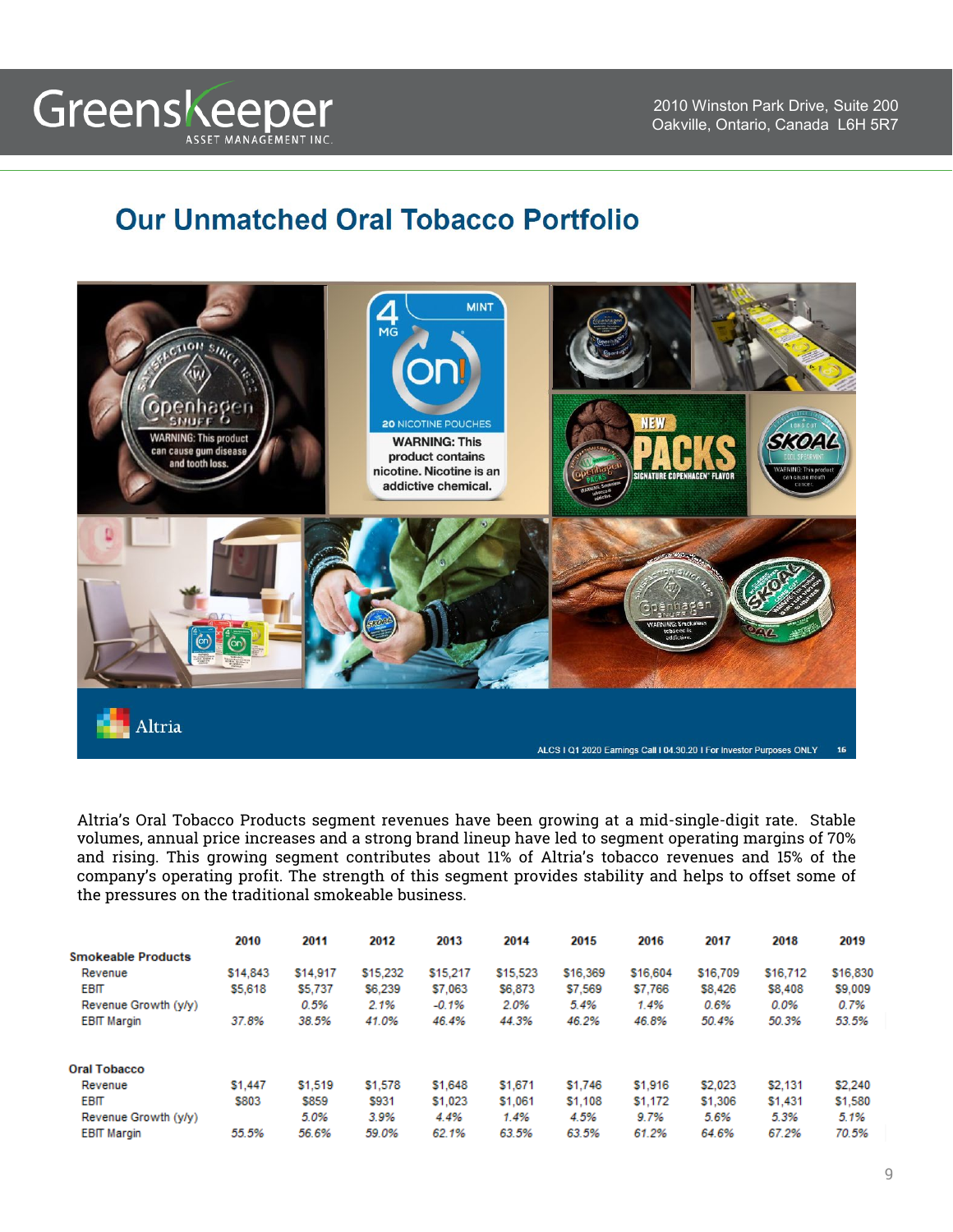

#### **The Rise (and fall?) of e-vapor**

The major challenge facing Altria and all combustible cigarette manufacturers at present is the rise of evapor / e-cigarette consumption. In recent years, there has been a slight uptick in the secular decline rate of smokeable products which has been attributed to this consumer shift. We believe the threat of a major disruption by the e-vapor category is overstated. Big tobacco has successfully managed through many quandaries over the decades. Perhaps our investment thesis should be called "this time it isn't different".

The e-vapor category is currently about 10% of the size of the smokeable market (by volume) and the oral tobacco segment represents another 10%. The e-vapor category in the United States is dominated by the JUUL brand with an estimated market share of 70%+. JUUL sales grew rapidly in recent years and attracted interest from Altria which culminated in its purchase of a 35% stake in JUUL in 2018 for \$13.5 billion.



### **Tobacco Space Estimated Volume**

**Equivalized Volume in Billions** 

JUUL's rise and its popularity with teens and young adults has also attracted the attention of regulators and legislators. Adding to the increasing scrutiny of this new segment was an outbreak of e-cigarette or E-vapor Product Use Associated Lung Injury (EVALI) which sickened thousands of youths in the United States and led to dozens of deaths. The culprit is likely the use of Vitamin E acetate being used by illicit

manufacturers in THC vape products (JUUL does not sell products containing THC).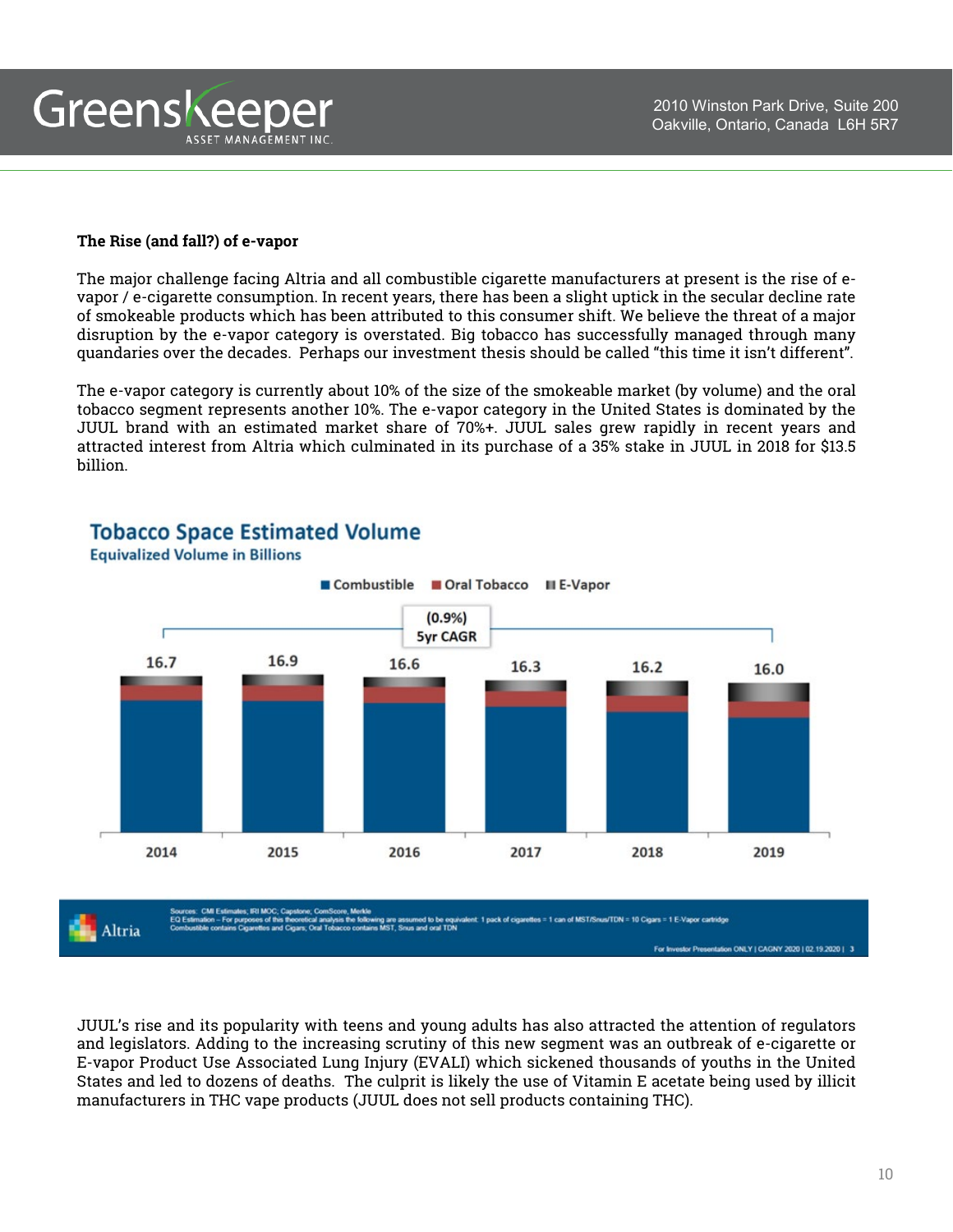

As a result of growing youth usage and EVALI, a regulatory crackdown ensued and remains in progress. Changes have included an increase in the minimum age required to purchase tobacco products to 21, the banning of many flavored products and the requirement for alternative tobacco delivery systems to submit a pre-market tobacco application (PMTA) to the FDA by September, 2020 in order to be permitted to remain on the market.

Altria is providing regulatory assistance to JUUL in order to prepare their FDA PMTA submission. The cost to compile a PMTA has been estimated at over \$1 million per SKU. Smaller competitors will likely be acquired or driven out of business given the expense and expertise required to ensure continued market access. In addition, as with the traditional cigarette market, restrictions on promotion will create barriers to entry and favor established brands like JUUL. Complicated and expensive PMTA submissions and increasing regulatory and legal challenges play to big tobacco's strengths.

We believe that this recent negative publicity will inevitably lead to slowing e-vapor use and possibly reverse the recent gains that e-vapor products have made on traditional tobacco products. There are early signs that this is in fact already happening as shown in the chart below.

**E-Vapor Category Volume Estimated Equivalized Volume (in billions of units)** 



'Source: ALCS CMI estimates<br>Note: (i)Share based on volume equivalized to cartridges (1 disposable = 1 cartridge = 1mL e-liquid) Estimated category<br>volume and share are subject to revisions based on the latest available da

**Quarterly Estimates** 

Altria

Greenskeeper

ASSET MANAGEMENT INC

ALCS I Q1 2020 Earnings Call I 04.30.20 I For Investor Purposes ONLY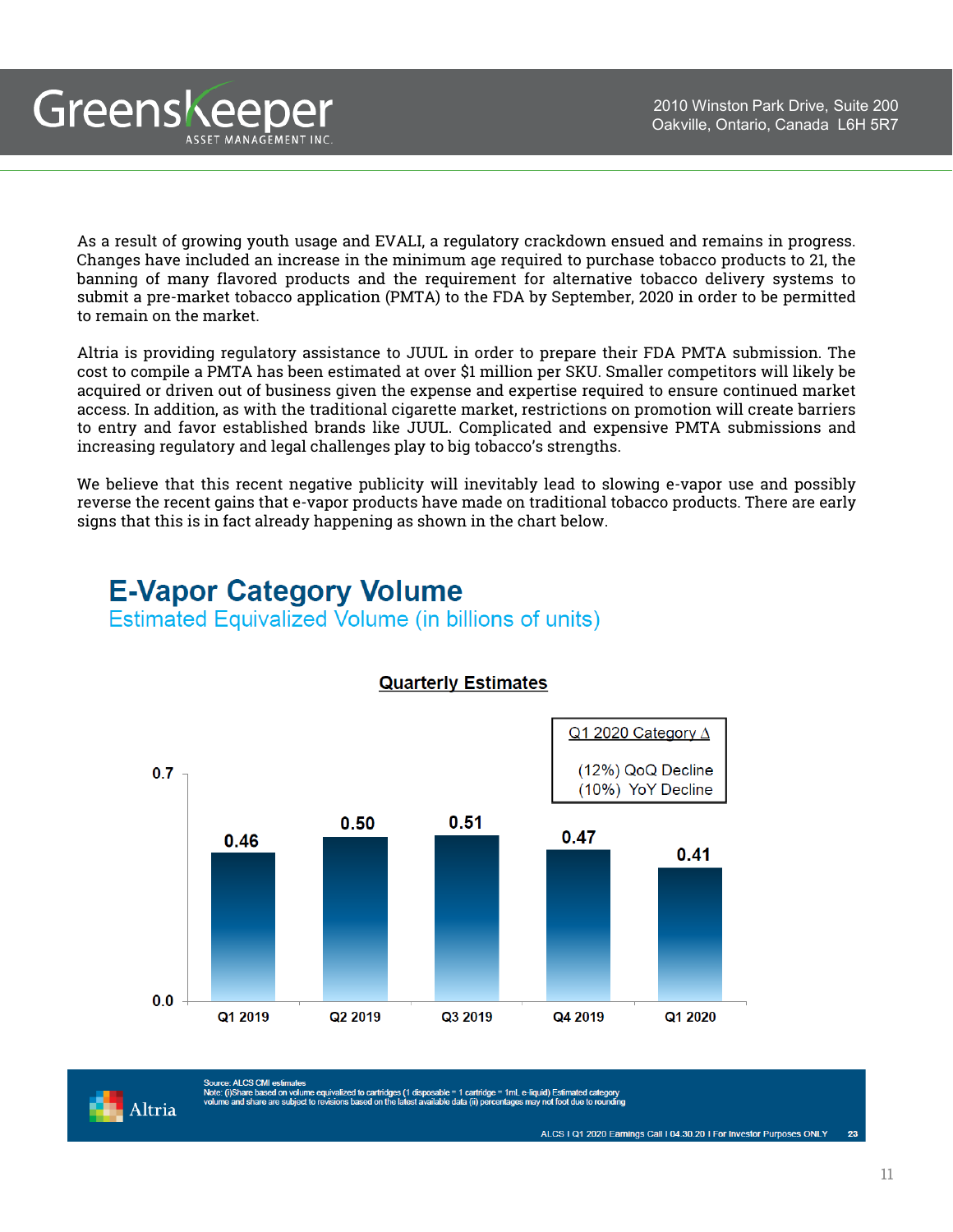Greenskeeper ASSET MANAGEMENT INC

> The future potential of the e-vapor market is uncertain. It is also unclear if vaping will accelerate the long-term secular decline rate of traditional tobacco products. If vaping is here to stay, we like JUUL's market position but recognize that the company will need to clean up its act. We believe that they are already taking positive steps in that direction.

> Due to the potential threat that vaping poses to smokeable tobacco products, we understand the strategic rationale of Altria's investment in JUUL. A strategic investment in the leading player seems like a smart way to hedge against the risk of future disruption.

> However, the purchase price paid by Altria was unforgivable. JUUL was unprofitable at the time of Altria's investment and remains so today. The \$36.5 billion valuation placed on the business at the time represented 50x revenue and a sharp increase from a recent JUUL financing round according to industry reports. Altria appeared to be desperate to make the investment at any price. The result? Altria has since written down the value of its investment in JUUL by \$8.6 billion (67%) in just two short years.

> The silver lining in Altria's value-destroying capital allocation decision is that the resulting stock selloff provided us with an opportunity to acquire MO shares at an attractive price for clients who are comfortable with tobacco investments.

> Altria's former CEO responsible for the acquisition recently "retired" and the roles of board Chairman and CEO recently separated. We believe that the new CEO and the board have been sufficiently chastened to exercise greater financial discipline going forward. The importance of the company's dividend to shareholders and the company's high payout ratio will impose further capital allocation discipline on management and the board going forward.

> In addition to its stake in JUUL, Altria also has the exclusive rights to commercialize Philip Morris International's IQOS electronically-heated tobacco product. IQOS received FDA approval in April 2019 and Altria is just starting its rollout of the product in selected US markets.

> Whether e-vapor and e-cigarette delivery systems will accelerate the secular decline rate for smokeable products is far from clear. We suspect that traditional tobacco products will prove to be more resilient than the market is currently pricing into Altria's stock. If we are wrong and the traditional market is disrupted, Altria is well positioned in these segments by way of its relationships with both JUUL and IQOS. (2)

#### **Balance Sheet**

As a testament to the strength of Altria's core business, despite issuing debt to fund the \$15 billion of cash paid for its stakes in JUUL, Cronos and on! in just the past few years, Altria's balance sheet remains in decent shape.

Net debt to EBITDA is currently below 2.3x and Interest Coverage (EBIT/Interest) is approximately 8.6x. Both figures are appropriate for a stable business with minimal capital expenditures. Moody's and Standard & Poor's rate the company's debt A3 and BBB respectively. Debt is prudently termed out over 40 years and the overall financial leverage of the business is appropriate.

 $^{(2)}$  As an interesting side note to the transaction, the Federal Trade Commission (FTC) is now suing Altria for anti-competitive behavior relating to its investment in JUUL and is seeking to unwind the transaction. Altria has stated that it disagrees with the FTC's position and plans to vigorously defend the lawsuit. We can not predict the ultimate outcome of this lawsuit.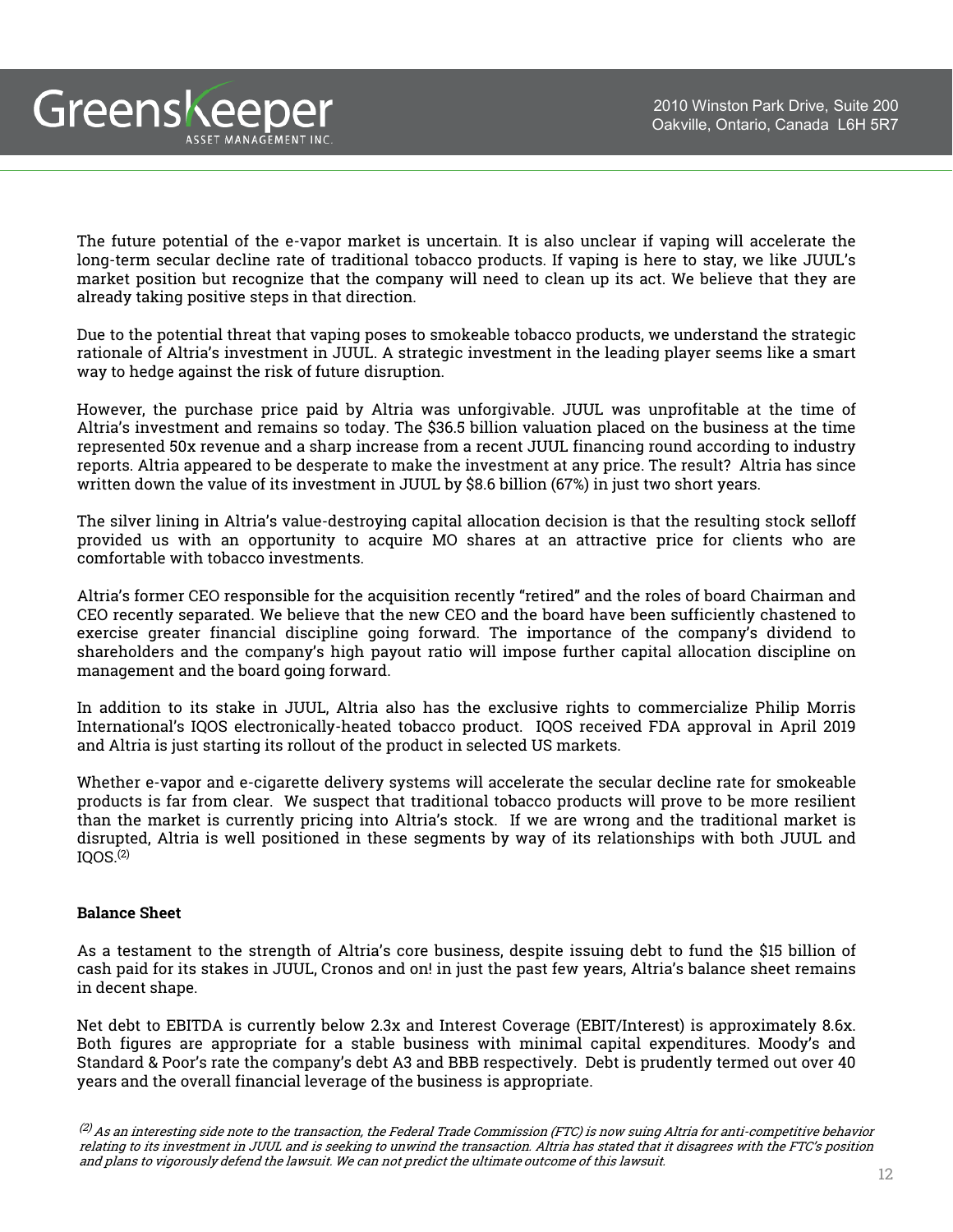#### **AB InBev Position**

Altria currently owns a 10.1% stake in Anheuser-Busch AB InBev SA/NV (NYSE:BUD). Most of its stake was received as part of Altria's sale of its interest in SABMiller plc to AB InBev in 2016. Altria's entire stake in AB InBev becomes freely tradeable in October 2021.

Based on the current trading price of AB InBev, Altria's holding is currently worth \$8.55 billion. We estimate that Altria would pay approximately \$1.1 billion in taxes if it were to dispose of the entire holding. Accordingly, Altria's position in AB InBev would generate net proceeds of \$7.4 billion or \$3.99 per MO share at AB InBev's current trading price. Stated differently, the AB InBev stake is currently worth 10.8% of Altria's current market cap. It is also worth noting that AB InBev's stock is currently trading 57% below its 52-week high.

The sizable proceeds from a sale of this stake could be used to trim debt (if necessary) and/or repurchase MO shares. We do not view the AB InBev holding as strategic and it provides Altria management with welcome financial flexibility.

#### **Dividends**

Altria has increased its dividend payments in each of the past ten years by an average of 9.6% per annum. We estimate that the current dividend rate of \$3.32 represents 83% of Altria's Core EPS. Our view is that the dividend is not only safe, but that it will continue to increase.

Given management's past capital allocation transgressions, we prefer a high payout ratio in order to impose fiscal discipline and deter them from venturing outside of their core business of tobacco. At the current share price of \$36.74, MO's current annual dividend yield is 9.1%.

#### **Valuation**

Our base case assumes that Altria will continue to grow revenues at low single-digits and that the secular decline rate of cigarette volumes remains mid-single-digits. We also assume modest margin expansion due to increased pricing and the reduced cost of goods sold and operating expenses.

We further assume a slower pace of share repurchases and dividend increases going forward. Ignoring the investment in AB InBev for the time being, we derive core EPS growth of low to mid-single-digits.

For a company with a high ROIC, ROE in excess of 100%, an appropriate level of financial leverage and an 80-90% payout ratio, we believe that MO is conservatively worth at least 11-12x earnings (probably more).

Altria's LTM core EPS of \$4.01 suggests an intrinsic value range of \$44 to \$48 per share. Using the current trading price of AB InBev and fully accounting for the taxes that Altria would pay on a disposition, Altria's stake in AB InBev is currently worth US\$7.43 billion or \$4 per MO share.

We assume no contribution from JUUL or Cronos and value both investments at \$0. If Cronos were valued at its current FMV and JUUL were valued at Altria's current carrying value of \$4.2 billion, they would add \$0.43 and \$2.25 per MO share of value respectively (\$2.68 per MO share in total).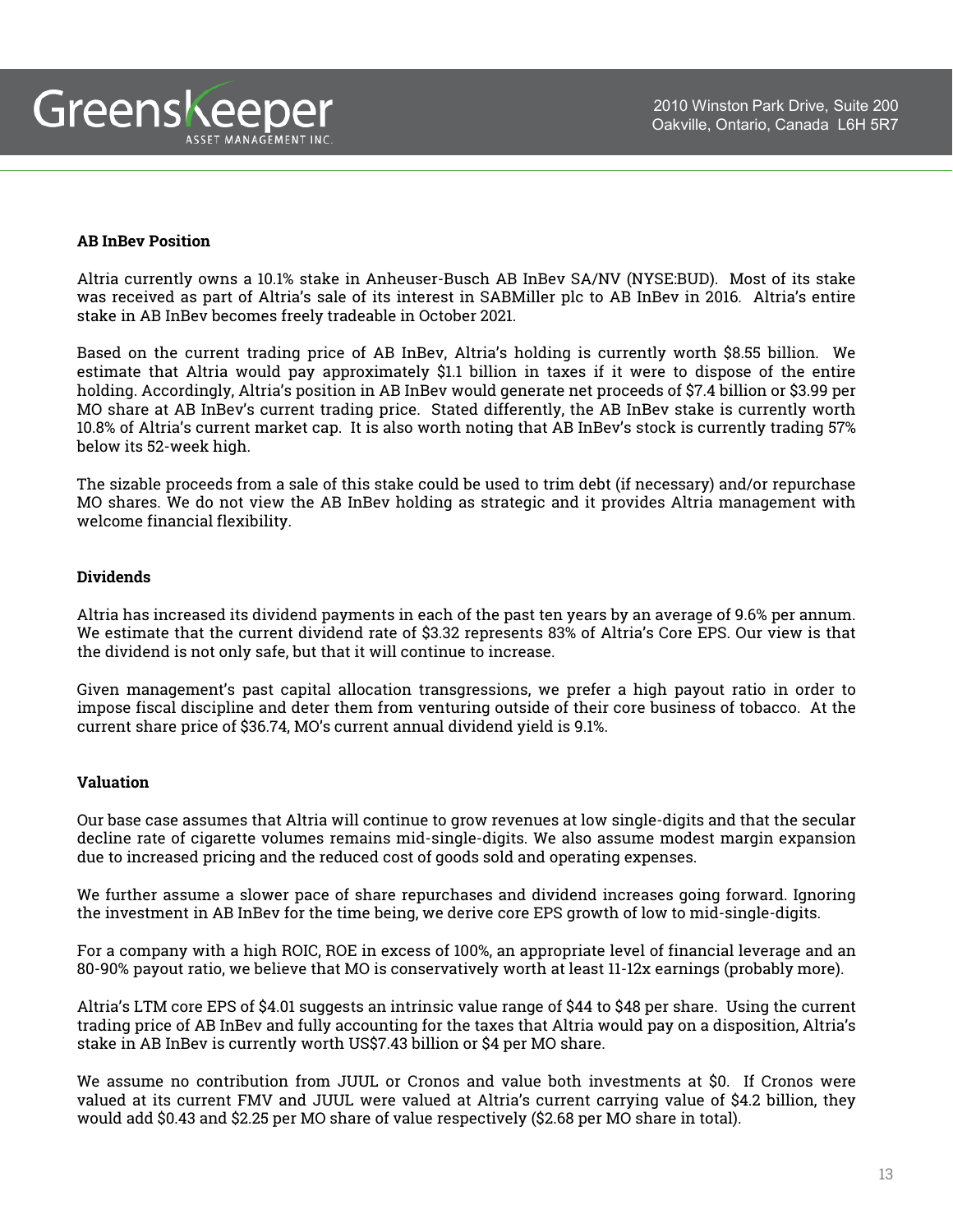Greenskeeper ASSET MANAGEMENT INC

| <b>LTM Core EPS</b>                | \$4.01  |         |  |  |
|------------------------------------|---------|---------|--|--|
| <b>Conservative Multiples</b>      | 11x     | 12x     |  |  |
| Fair Value Range (core business)   | S44.11  | S48.12  |  |  |
| ABI Stake per MO Share             | \$3.99  |         |  |  |
| <b>Intrinsic Value</b>             | \$48.10 | \$52.11 |  |  |
|                                    |         |         |  |  |
| <b>Dividend Discount Model</b>     |         |         |  |  |
| <b>Current Dividend</b>            | \$3.36  |         |  |  |
| Intrinsic Value (g=3%, r=10%)      | S49.44  |         |  |  |
|                                    |         |         |  |  |
| Other Investments (Ignored)        |         |         |  |  |
| JUUL @ Carrying Value per MO share | \$2.25  |         |  |  |
| Cronos @ FMV per MO share          | \$0.43  |         |  |  |
|                                    | \$2.68  |         |  |  |

As a check, we calculated the value of the company's dividend stream (Dividend Discount Model) using an assumed 3% annual increase and a 10% discount rate. Under these assumptions, the core business is worth \$49.44 and adding in the value of the AB InBev stake results in an overall value of \$53.43.

We should point out that Altria and its predecessors have increased their dividend 54 times in the company's 51-year history, usually at rates well in excess of our 3% assumption. Unless the company's smokeable business has truly been disrupted, we like our odds of a satisfactory outcome. With a 9.1% dividend yield and EPS growth of 3% we expect a low double-digit annual return without the benefit of any multiple expansion.

In sum, our intrinsic value estimate for MO is between \$48-\$53 per share and is based on what we believe to be conservative assumptions. Compared with a trading price of \$36.74 and a dividend yield of 9.1%, we believe the shares of this high-quality company are undervalued at present.

In addition to the margin of safety provided by the current trading price, investors in Altria also have optionality from Altria's investments in JUUL and Cronos which we value at \$0. We are not counting on them to justify our investment decision but will benefit if they work out. Potential upside also comes from the fact that AB InBev is trading at historically low multiples. Once again, we aren't counting on it, but believe that the stake could increase in value in time.

Finally, if our assumptions prove to be conservative, there is a possibility of multiple expansion if market sentiment on the company eventually changes. Based on historical trading multiples, MO is currently trading at depressed levels suggesting that the market is questioning the sustainability of both the dividend and the company's business model. Altria is also trading at a material discount to other comparable companies.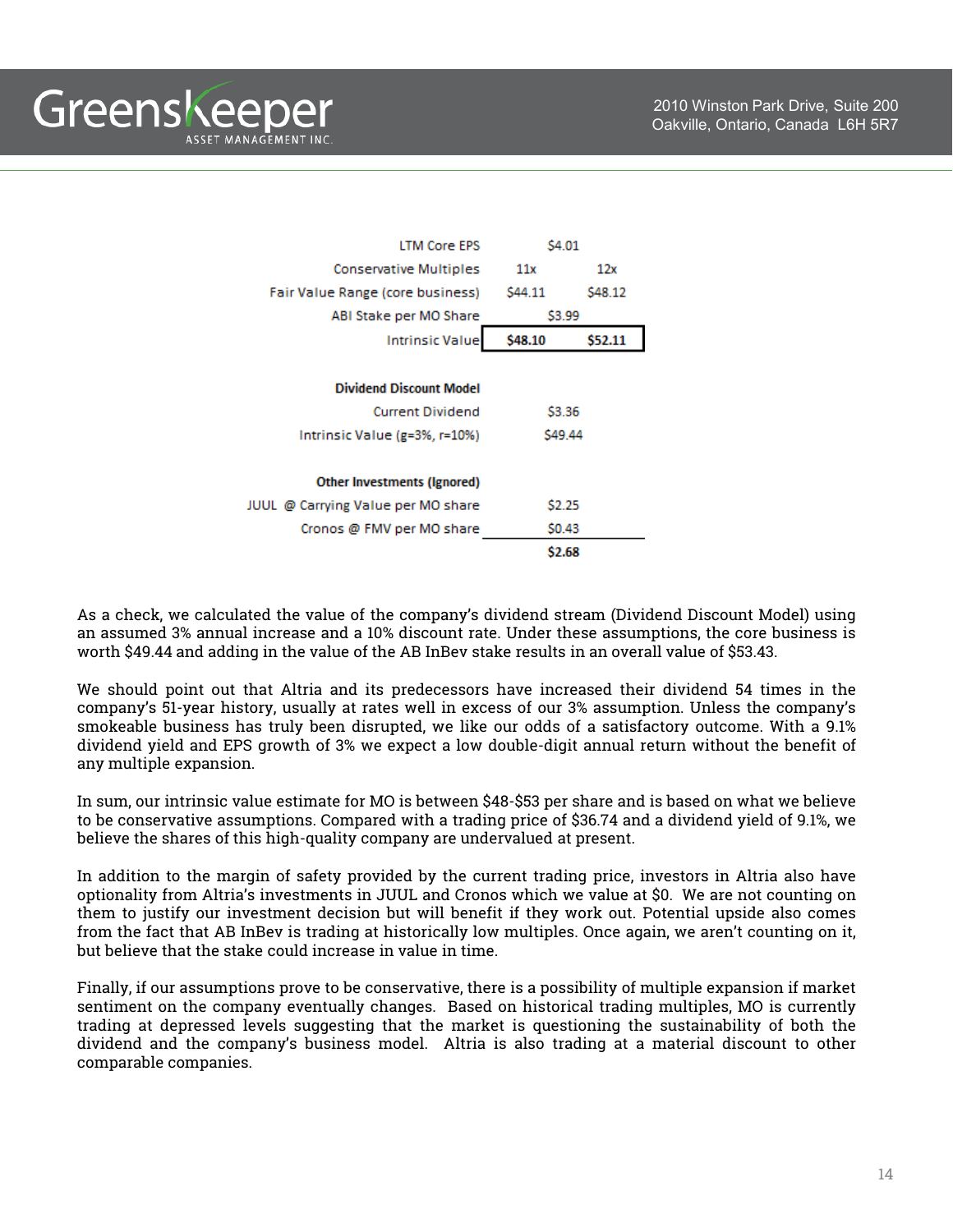



| <b>Company Name</b>              | <b>Last Trade</b> | <b>Market</b><br>Cap | <b>Enterprise</b><br><b>Value</b> | <b>TEV/EBITDA</b><br>(LTM) | Forward<br>P/E | <b>Dividend</b><br>Yield | <b>LTM EBIT</b><br>Margin % | <b>LTM EBIT</b><br>Growth % | <b>LTM Total</b><br><b>Debt/EBITDA</b> |
|----------------------------------|-------------------|----------------------|-----------------------------------|----------------------------|----------------|--------------------------|-----------------------------|-----------------------------|----------------------------------------|
| Philip Morris International Inc. | \$72.00           | \$112,113            | \$138,618                         | 10.7x                      | 14.72x         | 6.50%                    | 38%                         | 5.6%                        | 2.2x                                   |
| British American Tobacco p.l.c.  | \$37.02           | \$84,620             | \$138,168                         | 9.2x                       | 8.89x          | 7.10%                    | 41%                         | 5%                          | 3.9x                                   |
| Altria Group, Inc.               | \$36.74           | \$68,276             | \$92,763                          | 7.0x                       | 8.67x          | 9.10%                    | 55%                         | 15%                         | 2.6x                                   |
| Japan Tobacco Inc.               | \$18.50           | \$32.817             | \$41,096                          | 7.1x                       | 12.07x         | 7.80%                    | 20%                         | $-26%$                      | 1.9x                                   |
| Imperial Brands PLC              | \$20.23           | \$18,976             | \$33,893                          | 7.2x                       | 6.23x          | 12.70%                   | 17%                         | 8%                          | 3.6x                                   |

Source: S&P Capital IQ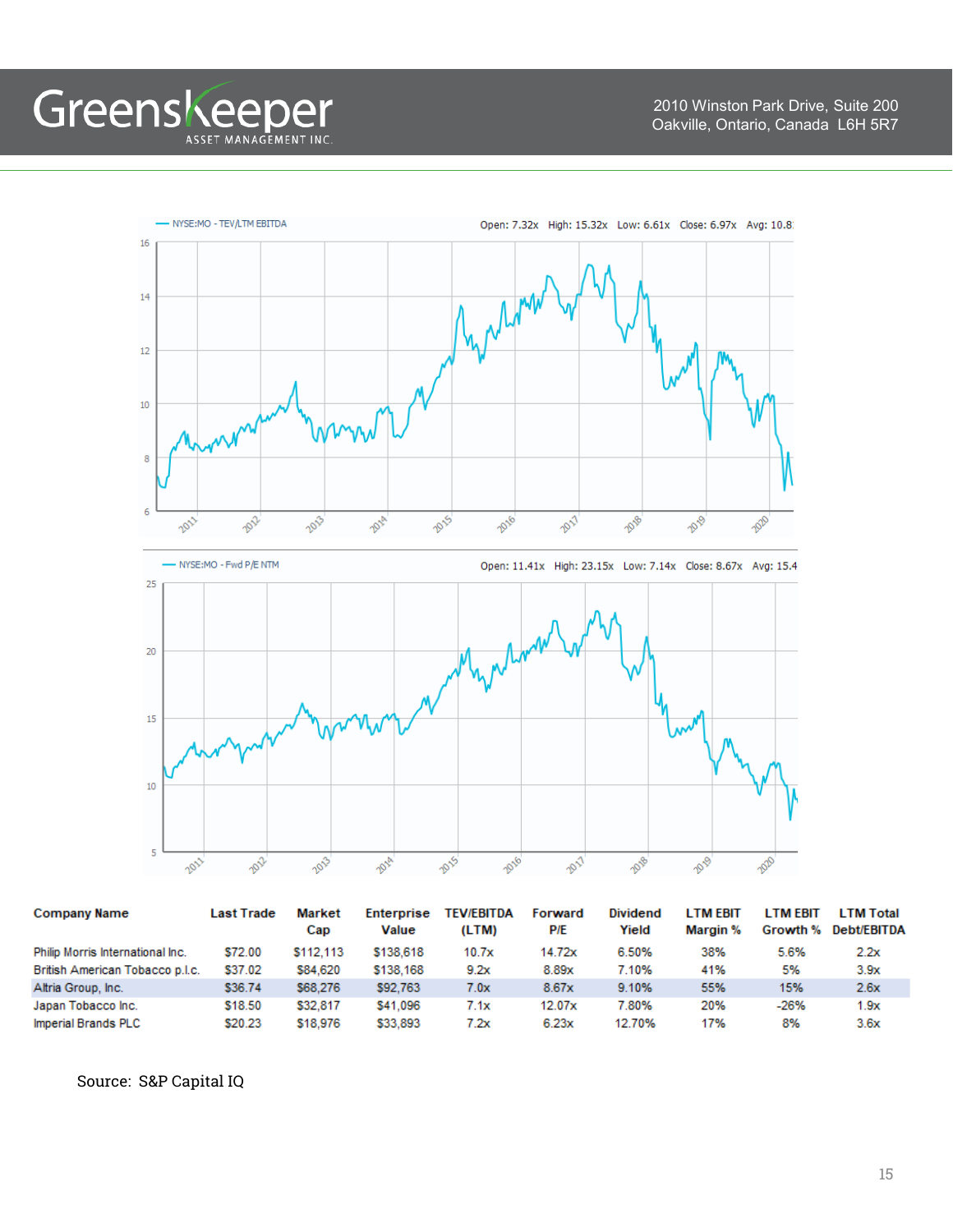

#### **COVID-19**

The pandemic is having minimal impact on Altria's business. Retail outlets selling the company's products remain open. Production at Altria's manufacturing facilities in Richmond, Virginia was disrupted for a short period of time when several employees tested positive. Altria retains several months' worth of finished goods inventory on hand which ensures continued market supply.

Q1 2020 sales were robust with management citing some pantry loading by consumers which is likely to unwind in the coming months. The major potential COVID impact on Altria's business is likely to be due to unemployment. Tobacco is a resilient and defensive business, but unemployment usually leads to down trading which hurts the company disproportionately given its strength in the premium segment of the market. Unemployment also lowers overall demand due to consumer budgetary constraints. Overall the impact from the coronavirus is likely to be short-lived and modest on the company's overall prospects.

The company did draw down \$3 billion on its revolving line and has stated that the company will continue to carry excess liquidity in the current environment. Commercial paper markets have been disrupted recently and we view the move as prudent. Last week the company raised \$2 billion in term debt which we believe will eventually be used to repay existing debt.

#### **Risks**

In addition to the risks cited in this report, the tobacco industry and Altria specifically are both subject to numerous risks including increasing regulation, increased excise taxes, litigation, changing consumer preferences, etc. Please read the company's latest 10K and other SEC filings for additional risk factors and conduct your own research before making any investment decisions.

#### **Conclusion / Summary**

The opportunity to purchase shares in a high-quality business at an attractive valuation (< 10x P/E, 9.1% yield) comes along infrequently.

Provided that investors are comfortable investing in the tobacco sector and share our view that the disruption to the smokeable products (cigarettes) is overstated, and in any case, can be managed via Altria's investments in emerging products, an investment in Altria at current market prices should deliver attractive financial returns.

**Disclosure: Certain accounts managed by GreensKeeper Asset Management Inc. may own shares of Altria and other securities mentioned in this report.**